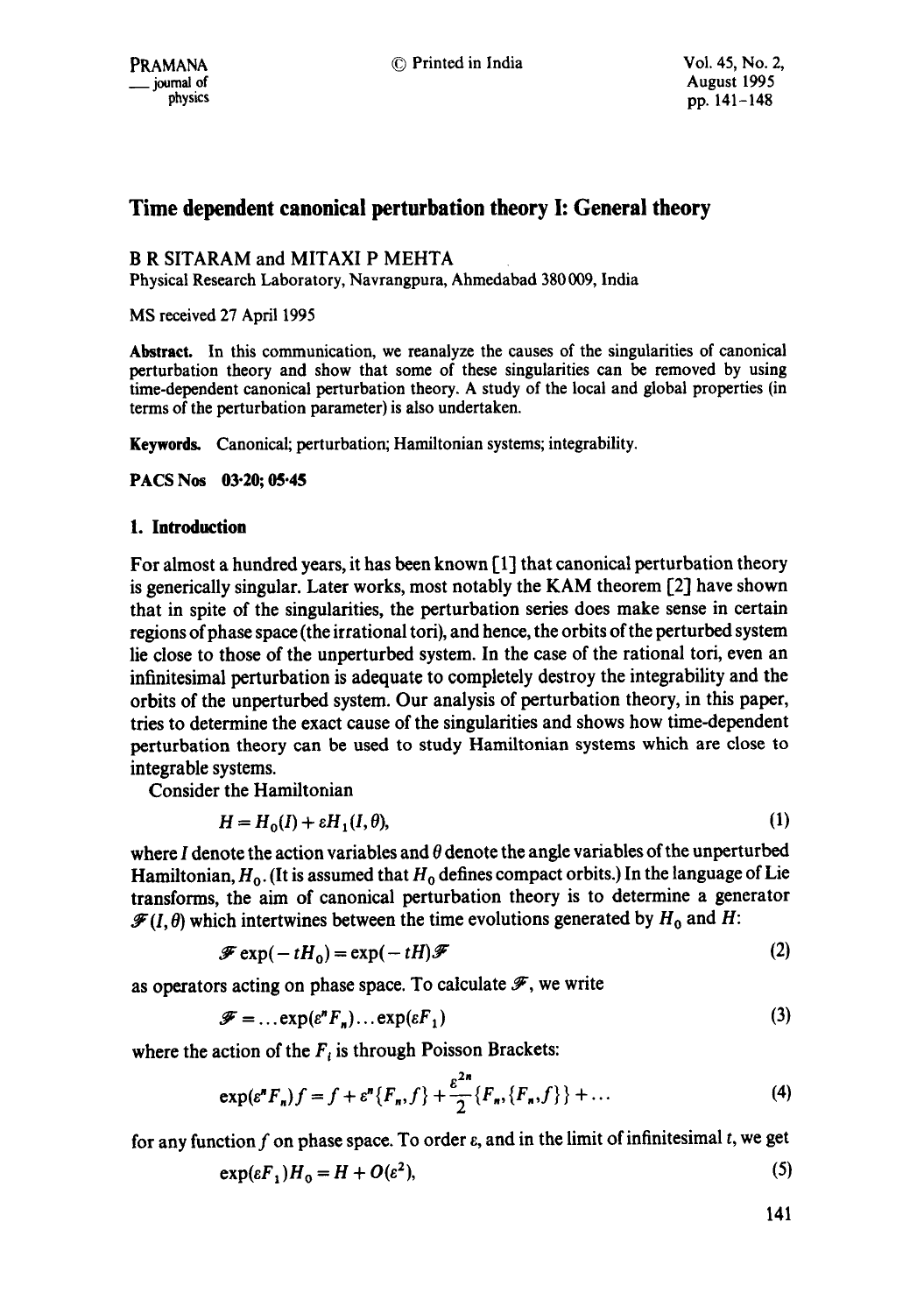matching terms of order  $\varepsilon$  leads us to the fundamental equation,

$$
\{F_1, H_0\} = H_1. \tag{6}
$$

We now recognize that the  $\theta$ 's represent angles; to make sense, all quantities, including  $H_1$  and  $F_1$  must be periodic in these angles. This motivates the Fourier expansions:

$$
H_1 = \sum H_{1n}(I) \exp[i(n \cdot \theta)].
$$
  
\n
$$
F_1 = \sum F_{1n}(I) \exp[i(n \cdot \theta)].
$$
\n(7)

Defining the frequencies of the unperturbed motion by  $\omega = \partial H_0/\partial I$ , we get the algebraic condition:

$$
i(n \cdot \omega) F_{1n} = H_{1n},\tag{8}
$$

which leads to an obvious singularity whenever  $(n \cdot \omega) = 0$  (the rational case).

## 1.1 *Reasons for singularities in the generator*  $F_1$

It is worthwhile investigating at this stage the reason for this singularity. As we shall see, such an analysis will provide us with a way of circumventing the singularity.

A. Equation (6) can be considered as a partial differential equation for  $F_1$ . Using the method of characteristics, we see that the solutions of the characteristics are given by

$$
\theta = \theta_0 + \omega t, \quad I = I_0,\tag{9}
$$

where  $\theta_0$ ,  $I_0$  represent the initial conditions. As can be seen, in the rational case, characteristics are closed; as a result, global solutions can be found only if suitable initial conditions can be formulated such that the value of  $F_1$  on the initial surface matches with that obtained by integrating  $H_1$  along the characteristic to the point where it reintersects the initial surface. This is possible iff the integral of  $H_1$  along closed characteristics vanishes, i.e., iff  $H_{1n} = 0$  whenever  $(n \cdot \omega) = 0$ . Thus, generically, the PDE has no global solutions.

B. Equivalently, (6) can be solved by using the formula

$$
F_1 = \int \exp(-tH_0)H_1 dt,
$$
\n(10)

where the integral is to be computed along the solutions to the equations of motion using  $H_0$  as the Hamiltonian. In general,  $H_1$  is periodic in time on the  $H_0$  orbits and can contain a piece which is constant in time. Such a piece, on integration gives rise to a term which is linear in t and hence to a term which is linear in  $\theta$ 's (an aperiodic term). From this point of view, the singularity in  $F_1$  arises from an attempt to express a term linear in angles as a periodic series.

C. Equation (6) can also be considered as an operator equation in a Hilbert space of periodic functions; such an equation admits solutions iff the RHS of the equation is orthogonal to the null eigenvectors of the adjoint of the operator, a condition that can easily be seen to be equivalent to the condition that  $H_n = 0$  whenever  $(n \cdot \omega) = 0$ .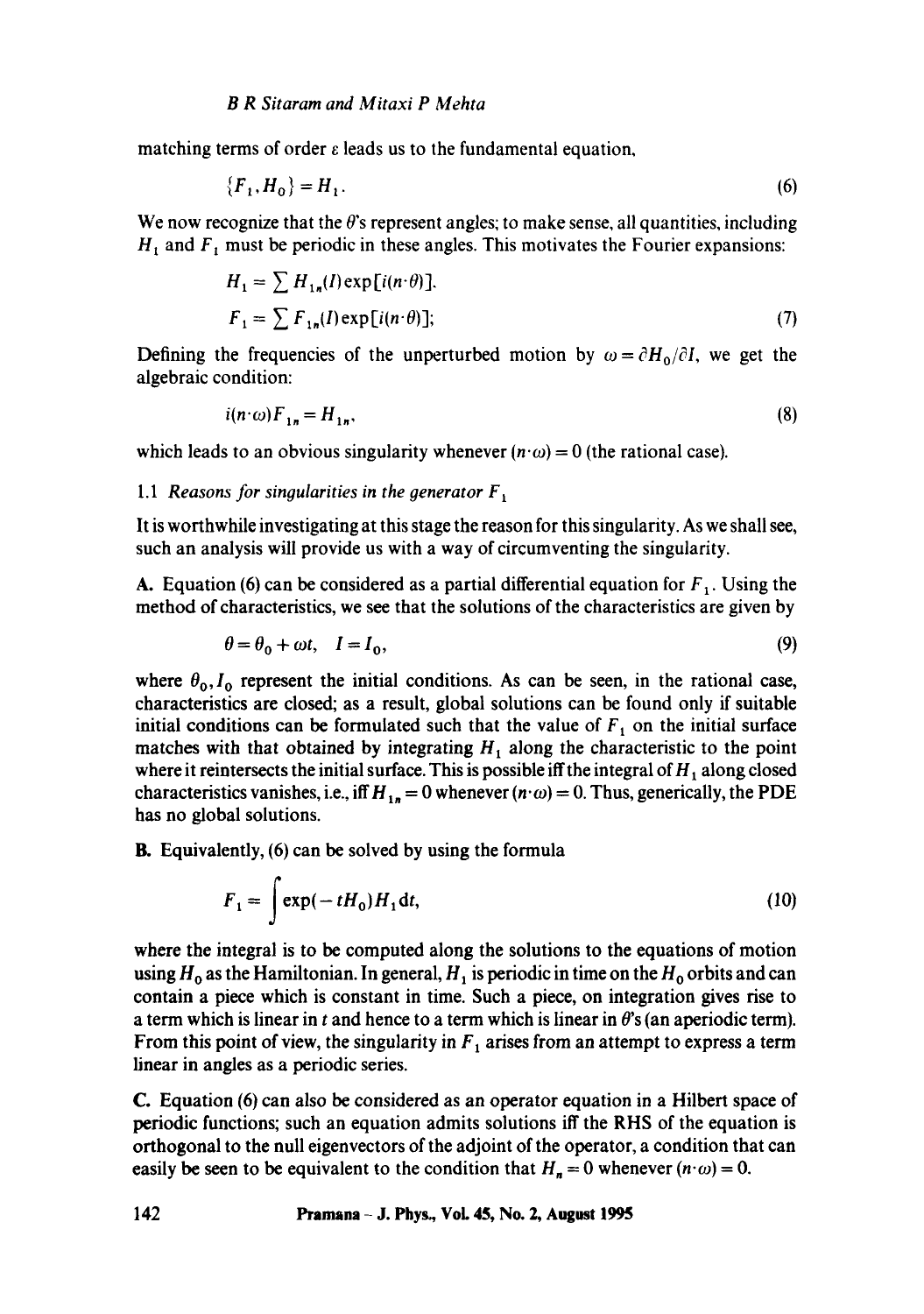#### *Canonical perturbation theory I*

D. From a general point of view, any canonical transformation that is well-defined (e.g., analytic) and is time-independent is dynamically trivial: If  $\mathcal F$  generates such a canonical transformation, then  $H_0$  and H have the same spectrum: there is a 1-1 map between corresponding orbits. If  $H_0$  and H have distinct dynamical contents (as would be expected to be the case), then the canonical transformation has to be either ill-defined (by being singular, as in canonical perturbation theory or by being multiplevalued) or time-dependent.

From this analysis, it is clear that the solution to opt for is to have either aperiodic terms in  $\mathcal F$  or to allow for time-dependent  $\mathcal F$ 's. We shall assume the latter in this paper.

## 1.2 Derivation of the time-dependent generating function

To derive the equation for  $F_1$ , assume that g satisfies the equation

$$
\frac{\partial g}{\partial t} + \{g, H_0\} = 0\tag{11}
$$

and define  $h = \exp(\varepsilon F_1)g = g + \varepsilon \{F_1, g\} + O(\varepsilon^2)$ . Using the condition that h be an invariant under H, i.e.,  $(\partial h/\partial t) + \{h, H\} = 0$  gives the equation determining  $F_1$ :

$$
\frac{\partial F_1}{\partial t} + \{F_1, H_0\} = H_1,\tag{12}
$$

whose solution is

$$
F_1(t) = \sum H_{1n} \exp[i(n \cdot \theta_0)] \frac{(\exp[i(n \cdot \omega)t] - 1)}{i(n \cdot \omega)} + F_{10}
$$
 (13)

where  $F_{10}$  is an arbitrary function of I and  $\theta_0$ , representing the value on the initial surface  $t = 0$ , and where  $\theta_0 = \theta - \omega t$ . Thus,

$$
F_1 = \sum H_{1n} \exp[i(n \cdot \theta)] \frac{(1 - \exp[-i(n \cdot \omega)t])}{i(n \cdot \omega)} + F_{10},\tag{14}
$$

where  $F_{10}$  is now an arbitrary function of I and  $\theta - \omega t$ .

The above solution can also be written in a different form which is sometimes more useful:

$$
F_1(I, \theta, t) = \int_0^t H_1(I, \theta + \omega(z - t), z) dz + F_{10}
$$
\n(15)

which follows easily from the characteristic equations of the PDE for  $F_1$  (eq. 12).

As is clear,  $F_{10}$  corresponds to the fact that we can choose the canonical transformation arbitrarily at  $t = 0$ . It is also easy to see that the time-dependent canonical transformation where  $F_{10}$  is zero is equivalent to using the unperturbed Hamiltonian to go back in time and to go forward in time using the perturbed Hamiltonian. In what follows, we will choose  $F_{10} = 0$ .

Another motivation for considering time-dependent perturbation theory comes from Hamilton-Jacobi theory. Usually, while applying Hamilton-Jacobi theory, one considers the generating function to be linear in time and writes the Hamilton-Jacobi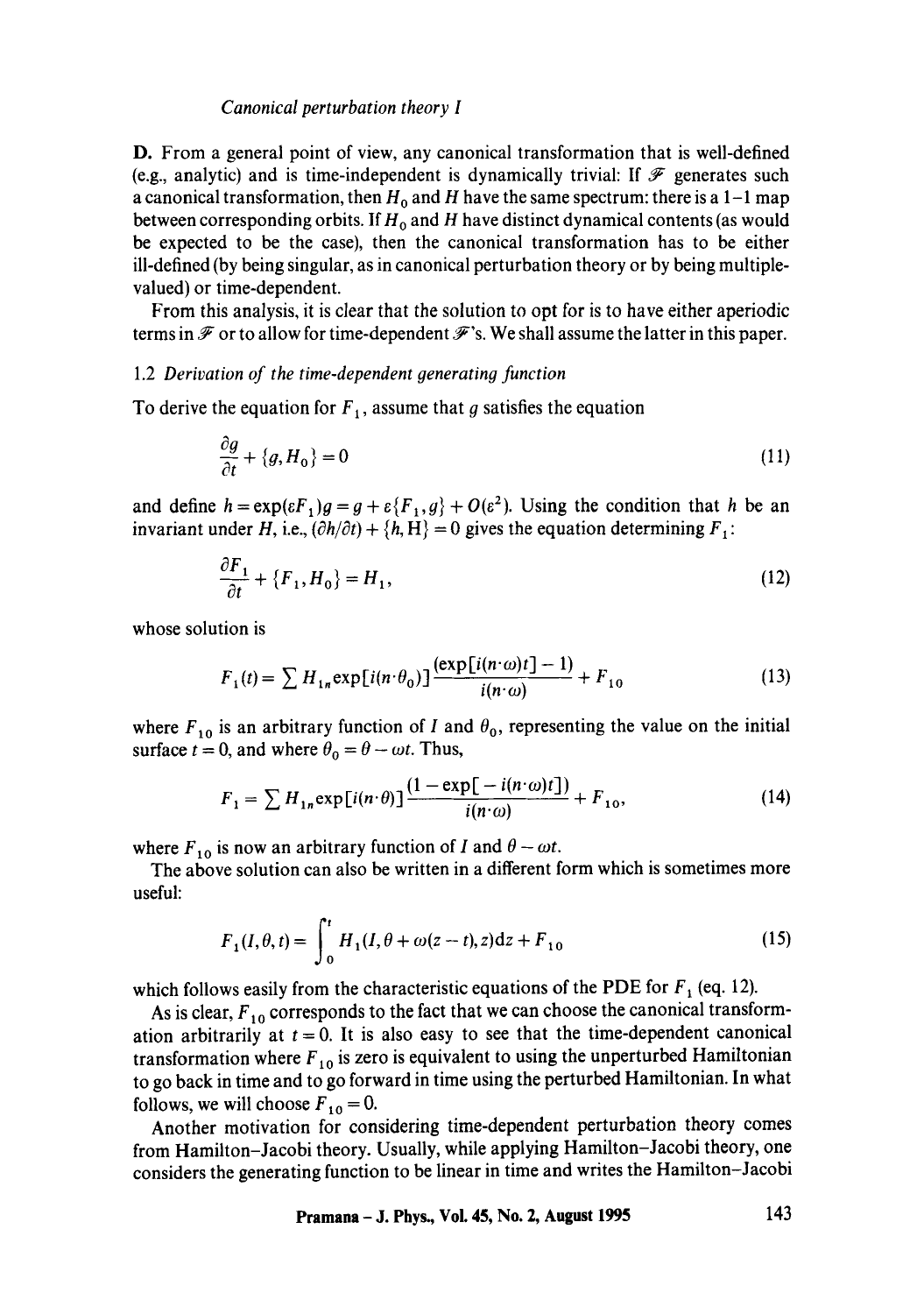equation in the form

$$
H\left(\frac{\partial W}{\partial q}, q\right) = E\tag{16}
$$

$$
S = W - Et. \tag{17}
$$

However, it is also possible to work with the full Hamilton-Jacobi equation: Assume,

$$
H(I, \theta) = H_0(I) + \varepsilon H_1(I, \theta) \tag{18}
$$

$$
I = \frac{\partial S}{\partial \theta} \tag{19}
$$

$$
S(\theta, t) = S_0(\theta, t) + \varepsilon S_1(\theta, t) + \varepsilon^2 S_2(\theta, t) + \dots
$$
\n(20)

Using these equations in the Hamilton-Jacobi equation

$$
\frac{\partial S}{\partial t} + H(I, \theta) = 0 \tag{21}
$$

and equating equal powers of  $\varepsilon$  we get a series of equations determining  $S_i$ . It is then trivial to see that by allowing S to be explicitly dependent on time, we can derive an expression for S which is equivalent to the above Lie transform formalism.

To analyze the effect of such an  $F_1$  and to draw conclusions about the integrability of the transformed system, it is convenient to replace the given dynamical system with one with an extra degree of freedom; the two extra phase space coordinates will be  $(t, T)$ , and the new Poisson bracket is defined as,

$$
\{f,g\}' = \frac{\partial f}{\partial t} \frac{\partial g}{\partial T} - \frac{\partial f}{\partial T} \frac{\partial g}{\partial t} + \{f,g\} \tag{22}
$$

where the unprimed bracket refers to the original Poisson bracket. We also define

$$
H'_0 = H_0 + T, \quad H' = H + T \tag{23}
$$

and use z to denote the (new) arc parameter. We notice that there is no change in the definition of  $H_1$ . It is then trivial to see that the equation determining  $F_1$  is the same as (6), using primed PBs, and that the solution coincides with that given in (15). We can thus interpret  $F_1$  as a genuine function on the extended phase space defined by  $(I, T, \theta, t)$ . This also allows us to establish the integrability of H' (to order  $\varepsilon$ ): we have  $n + 1$  invariants (I, T) for  $H_0'$  and their transforms under the canonical transformation define invariants for  $H'$ . It is also straightforward to derive the equations for higher order perturbation theory (i.e., for  $F_n$ ,  $n > 1$ ) in a similar fashion.

### **2. Analyticity properties of the perturbation series**

We now consider the analyticity properties of the perturbation series that we have developed above. There are two aspects to this study: first, we consider the finiteness of each term in the perturbation theory, that is, we consider the behaviour of each of the generators  $F_i$  as a function on phase space. Secondly, we consider the convergence of the canonical transformation as a whole,  $\mathscr{F}$ , as a function of the perturbation parameter.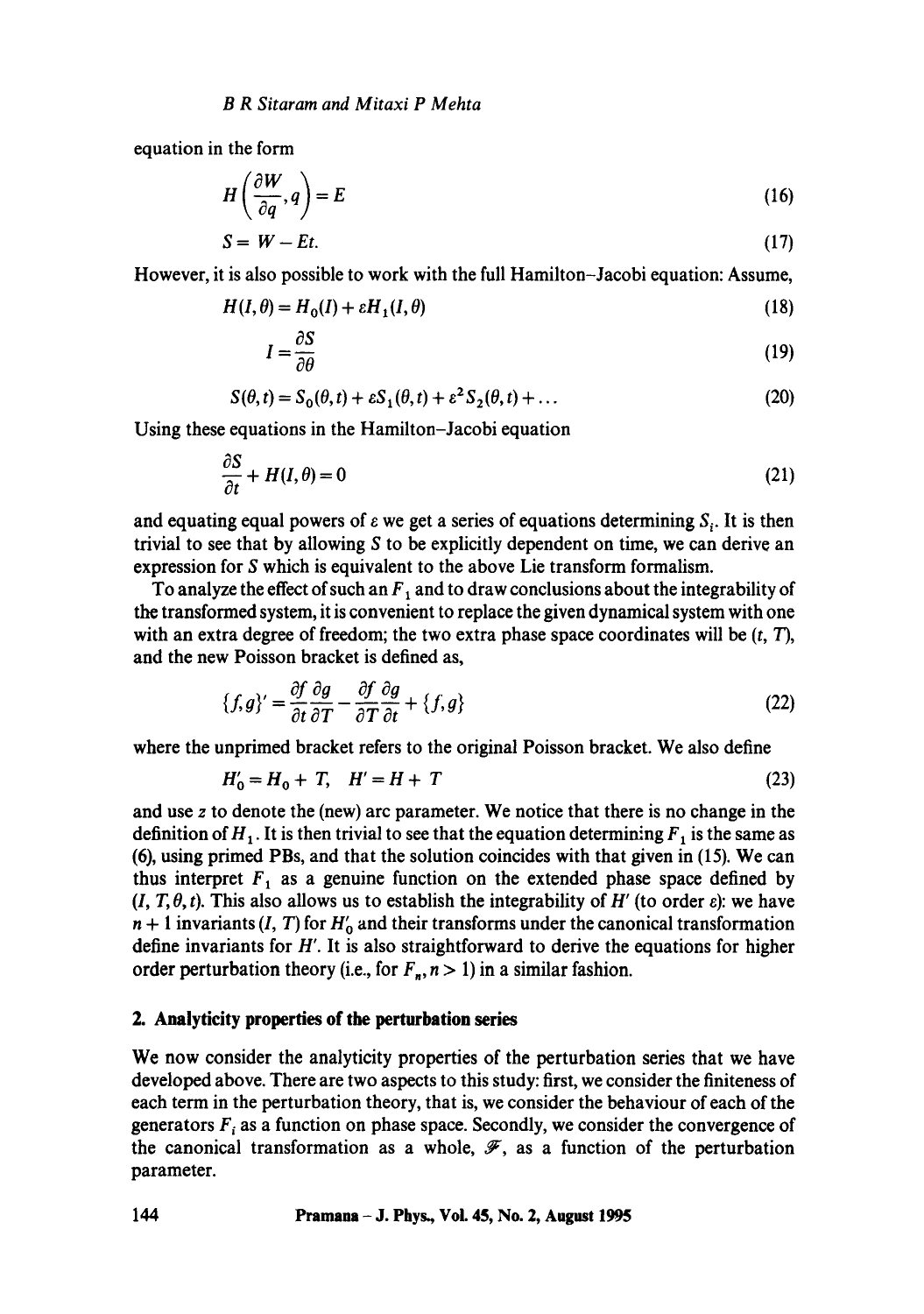## *Canonical perturbation theory I*

## 2.1 *Analyticity properties of*  $F_i$

We note that the function  $F_1$  has the property of being an entire function of the two variables t and  $(n \cdot \omega)$  (and hence I, if  $\omega$ 's and  $H_n$  are entire functions of I). This important property persists to all orders of perturbation theory:

*Lemma. Assume that*  $H'_0$  and  $H_1$  are analytic in I. Define a sequence of canonical *transformations through the equations:* 

$$
H^{(0)} = H'_0,
$$
  
\n
$$
\{F_1, H'_0\}' = H_1,
$$
  
\n
$$
H^{(n+1)} = \exp(e^{(n+1)}F_{n+1})H^{(n)}, \quad n \ge 0,
$$
  
\n
$$
-\{F_{n+1}, H'_0\}' = \text{coefficient of } e^{n+1} \text{ in } H^{(n)}, \quad n \ge 1.
$$
\n(25)

(Note that at the *n*th stage,  $F_{(n)}$  is chosen to kill the term of order  $\varepsilon^n$ .) Then,  $F_n$  is an entire function of I and t and is periodic in  $\theta$  for all  $n = 1, 2, \ldots$  (In brief, we shall say that  $F_n$  is regular.)

*Proof.* The proof follows from induction, using the following facts:

(1) If  $H^{(n)}$  is regular and  $F_n$  is regular, so is  $H^{(n+1)}$ : this follows from the fact that the computation of  $H^{(n+1)}$  involves the computation of derivatives, which preserves regularity.

(2) The PDE  $\{A, H_0'\} = G$  has the property that if G is regular, then A is regular; in fact, if  $G = \sum G_n \exp[i(n \cdot \theta)]$ , where the Fourier coefficients are entire functions of I and t, then  $A = \sum A_n \exp[i(n \cdot \theta)]$ , where

$$
A_n = \exp[-i(n \cdot \omega)t] \int_0^t \exp[i(n \cdot \omega)t] G_n dt.
$$
 (26)

The RHS is an integral of an entire function of t and  $(n \cdot \omega)$  along a contour which lies within the region of analyticity; hence the conclusion.

Thus, in contrast to canonical perturbation theory, each of the generators is finite. At this stage it is worthwhile examining points (A) and (B) once again from the new perspective.

 $A'$ . In the extended system, the characteristics are never closed (the equation for  $t$  is  $t = t_0 + z$ ); thus, it is possible to choose as initial surface, the surface  $t = 0$  and choose F arbitrarily on this surface.

B'. Constant terms under the integral are retained explicitly as functions of time, not replaced by (aperiodic) functions of  $\theta$ .

## 2.2 *Convergence of perturbation theory*

As noted above, the full canonical transformation  $\mathscr F$  is equivalent to transforming backwards in time using  $H_0$  and then transforming forwards in time using H. Since the first step is independent of  $\varepsilon$ , the analyticity properties of  $\mathscr F$  is decided by the analyticity properties of the time evolution operator  $H$  as a function of  $\varepsilon$ . In general, of course, the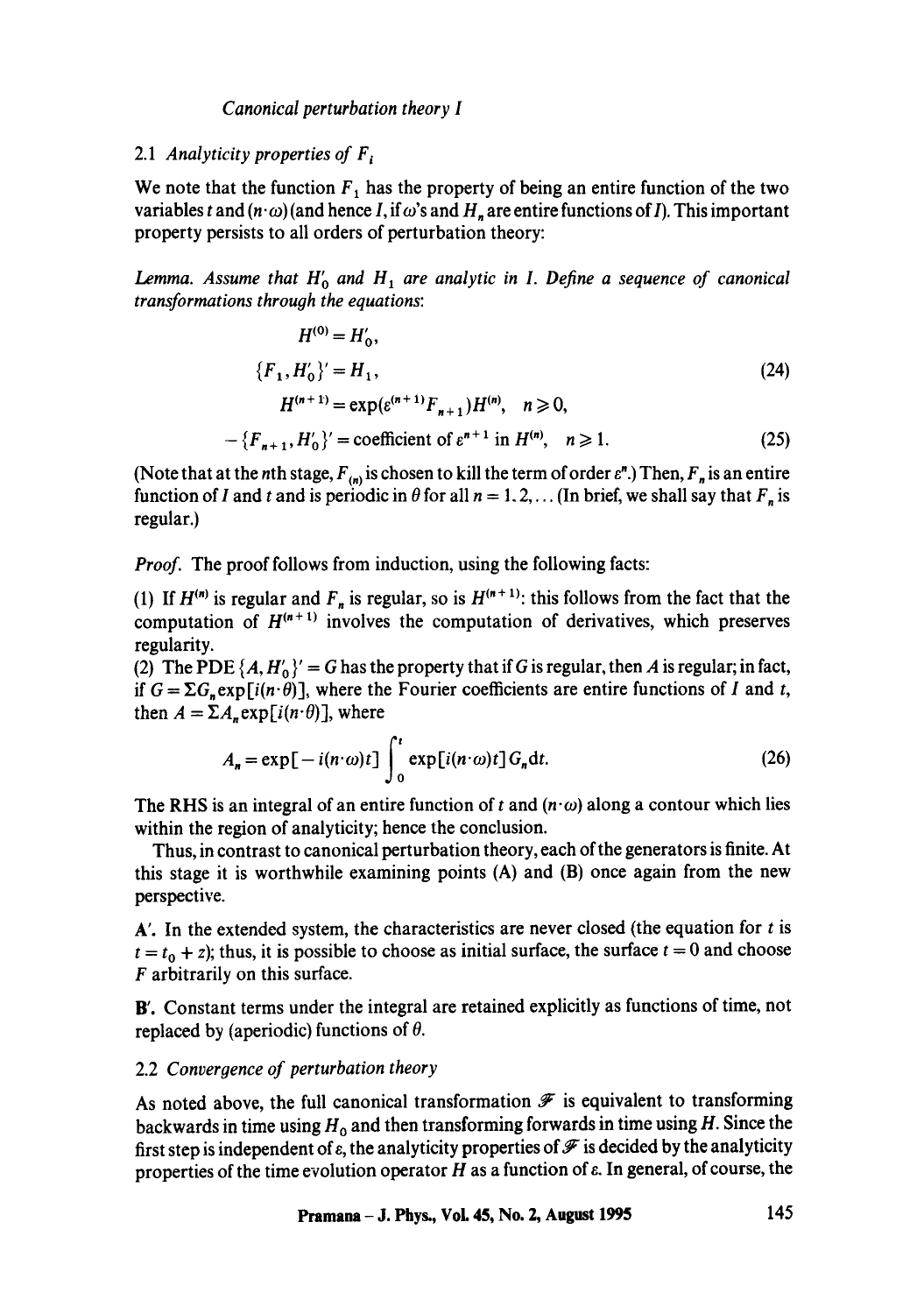#### *B R Sitaram and Mitaxi P Mehta*

analyticity properties of  $\mathcal F$  as a function of  $\varepsilon$  will depend on t; this is in contrast to the time-independent case, where analyticity properties are independent of t. In general, it is not possible to derive general results regarding the analyticity properties of the transformation; however, there are two special results that are of interest:

1. We assume that there exists a time-independent canonical transformation  $\mathscr{F}_{KAM}$  (calculated using e.g., KAM theory) for a phase space point and for a certain value of  $\varepsilon$ . The following diagram shows the relation of  $\mathscr F$  with the KAM generator.



which translates into

$$
\mathcal{F} = \mathcal{F}_{KAM} \exp(-tH_0) \mathcal{F}_{KAM}^{-1} \exp(tH_0).
$$
 (27)

Thus,  $\mathscr F$  will exist provided the time evolution of  $\mathscr F_{KAM}$  under the unperturbed Hamiltonian is well-defined for real t. In particular, since  $\mathscr{F}_{KAM}$  will depend on I,  $\theta$  and their evolution under  $H_0$  is trivial,  $\mathscr F$  will be analytic in  $\varepsilon$  provided  $\mathscr F_{KAM}$  is analytic in *I*,  $\theta$ . Further, in such a case,  $\mathcal{F}$  will be analytic in  $\varepsilon$  for all t.

2. For a class of Hamiltonian systems it is possible to relate the complex-time analytical structure of fully perturbed Hamiltonian systems to the complex- $\varepsilon$  analytical structure of the canonical transformation which transforms the Hamiltonian with a small  $\varepsilon$  value to the Hamiltonian with a large  $\varepsilon$  value.

Take a Hamiltonian system where the unperturbed part is a homogeneous function of degree m in phase space variables  $(q_i, p_i)$  and the perturbation part is homogeneous function of degree n.

$$
H(q_i, p_i) = H_0(q_i, p_i) + \varepsilon H_1(q_i, p_i); \qquad (28)
$$

assuming  $n > m$ , a scale transformation of the variables,

$$
q_i' = q_i \varepsilon^{\alpha}, \quad p_i' = p_i \varepsilon^{\alpha} \tag{29}
$$

where  $\alpha = (1/(n-m))$ , changes the Hamiltonian into,

$$
H'(q'_i, p'_i) = \varepsilon^{-ma} (H_0(q'_i, p'_i) + H_1(q'_i, p'_i))
$$
\n(30)

(Note that this transformation is not a canonical transformation, but it transforms the vector field of H at some  $\varepsilon$  to the vector field of H at  $\varepsilon = 1$ .) Reparametrizing the system by inserting  $\varepsilon = (1 + \varepsilon')^{(1/m\alpha)}$  yields,

$$
H'(q'_i, p'_i) = (1 + \varepsilon')(H_0(q'_i, p'_i) + H_1(q'_i, p'_i)).
$$
\n(31)

This Hamiltonian represents the perturbation of the Hamiltonian  $H_{\epsilon=1}(q'_i,p'_i)=$  $H_0(q'_i, p'_i) + H_1(q'_i, p'_i)$  by itself using the perturbation parameter  $\varepsilon'$ . i.e.

$$
H'(q'_i, p'_i) = H_{\varepsilon=1}(q'_i, p'_i) + \varepsilon' H_{\varepsilon=1}(q'_i, p'_i). \tag{32}
$$

**146 Pramana - J. Phys., Voi. 45, No. 2, August 1995**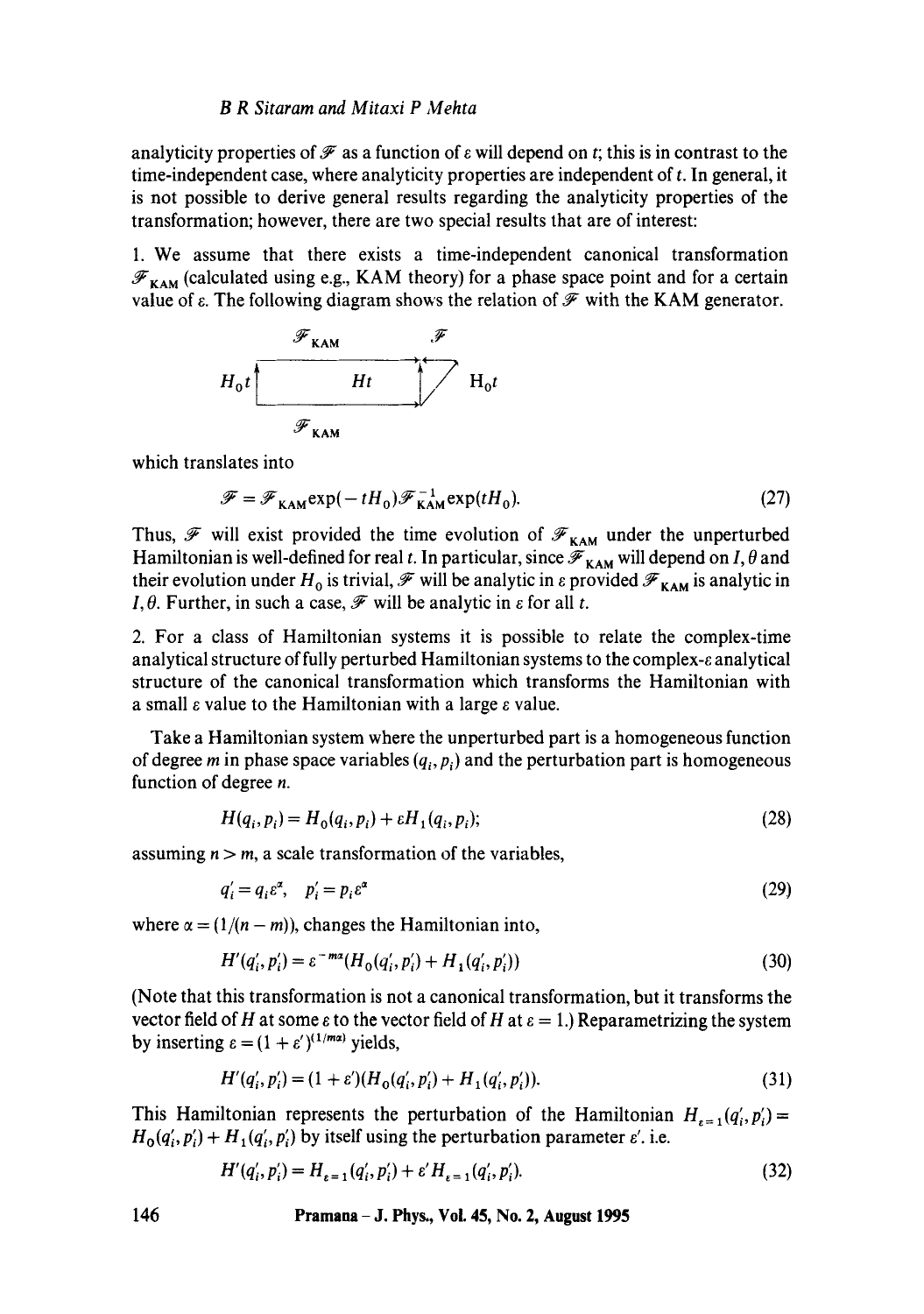### *Canonical perturbation theory I*

For this problem,  $F_1 = H_{r=1}(q'_i, p'_i)t$ , and all the higher order generators vanish; thus  $F_1$  alone is the generator of the canonical transformation and so it can be used as the Hamiltonian for the  $\varepsilon'$  evolution (except at  $\varepsilon = 0$ , because there the scaling transformation is ill-defined).

$$
\frac{\partial q_i'}{\partial \varepsilon'} = \frac{\partial F_1}{\partial p_i'}; \quad \frac{\partial p_i'}{\partial \varepsilon'} = -\frac{\partial F_1}{\partial q_i'}.
$$
\n(33)

Now  $F_1$  is the same as  $H(q_i, p_i)$  at  $\varepsilon = 1$ , but for an extra multiplier t. So above equations can be rewritten as,

$$
\frac{\partial q_i'}{\partial \varepsilon' t} = \frac{\partial H_{\varepsilon = 1}(q_i', p_i')}{\partial p_i}; \quad \frac{\partial p_i'}{\partial \varepsilon' t} = -\frac{\partial H_{\varepsilon = 1}(q_i', p_i')}{\partial q_i}.
$$
(34)

But these equations are the time evolution equations for the Hamiltonian  $H_{\epsilon=1}$ . Thus if  $H_{\epsilon=1}$  has singularities in the complex t plane, then a canonical transformation defined by  $F_1$  also will have singularities in the complex  $\varepsilon'$  plane, and hence in the complex  $\varepsilon$  plane for a fixed t. Also, the presence of a natural boundary in the complex t plane [3] for the Hamiltonian  $H_{\epsilon=1}$  will manifest itself as a natural boundary in the complex  $\varepsilon$  plane for  $\mathscr{F}$ . (A similar technique will work for  $n < m$ .)

In case the singularities of the time evolution operator  $exp(- tH)$  in the complex  $\varepsilon$  plane are isolated, it is possible to use analytic continuation to define F beyond the radius of convergence. However, as the above study shows, the existence of natural boundaries in the complex t plane may imply the existence of similar boundaries in the complex  $\varepsilon$  plane also. In applications to specific systems, it is possible to study the analyticity properties of F using standard tools for determining the analyticity properties of the solutions of the equations of motion using  $H$  as the Hamiltonian.

### **3. Conclusions**

The following points can be noted regarding the canonical transformations derived above:

1. Because of the explicit time-dependence of  $\mathscr{F}$ , two points which lie on the same unperturbed orbit do not in general lie on the same perturbed orbit.

2. The spectra of the two Hamiltonians  $H_0$  and H can be very different, even though they are related by a canonical transformation: this is because of the explicit timedependence of  $\mathscr F$ .

3. It is trivial to see that time-dependent perturbation theory works satisfactorily in two situations where conventional perturbation theory is singular:

a. Let  $H_1$  be a function of I alone. Conventional theory is singular in this case, as the only non-zero Fourier component corresponds to  $n = 0$ . Our theory allows for a regular solution,  $F_1 = H_1 t$ , which yields,

$$
J = I; \quad U = T + \varepsilon H_1; \quad u = t; \quad \phi = \theta - \varepsilon \frac{\partial H}{\partial I};
$$
 (35)

where  $(I, T, t, \theta)$  denote the original canonical coordinates and  $(J, U, u, \phi)$  the transforms of these coordinates.